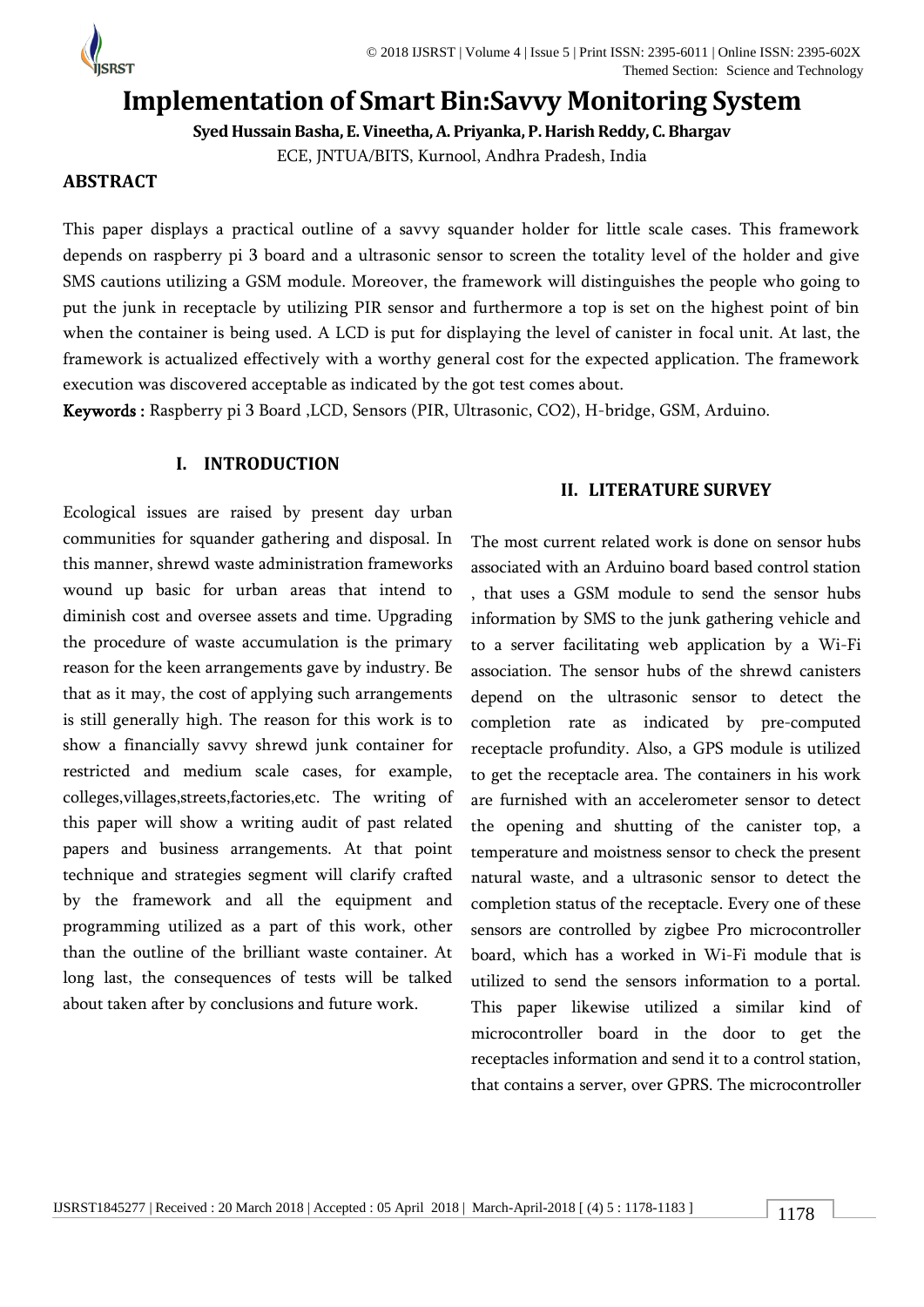board utilized as a part of this paper was ARM LPC2148. The board is utilized to control HC-SR04 ultrasonic sensor, that measures the container's completion level, and a temperature sensor for observing climate conditions and fire cautions.

#### **III. METHODOLOGY AND METHODS**

This work will put a plan for the savvy waste container, at that point clarify the utilized equipment parts and how it is associated together. It demonstrates the fundamental activity of the framework. The totality status of the canister is controlled by ascertaining the separation between the cover(LID) of the container and the waste by utilizing a sensor. A separation limit will be set by the canister measurements. At the point when the separation estimating sensor shows that the canister is full, at that time a SMS is sent through the GSM module, that contains container ID and ready message, to a predefined number and central control unit. The area of the receptacle is predefined by a sterile specialist who will recognize the filled container by its ID, which got by the SMS caution. The framework will come back to default activity when the container is exhausted by the sterile labourer. A buzzer is placed for alerting the sterile labourer to clean the canister. The canister contains of two separate partitions, one for dry trash and other for wet trash respectively. If the sterile labourer will delay to clean the canister then the decomposed gas is released then it is detected by the CO2 sensor, when the gas is detected then the SMS is sent through the GSM module to the central control unit.

# **IV. BLOCK DIAGRAM**

TRANSMITTER:









The framework configuration tries to be financially savvy.

#### HARDWARE:

The framework structure depends on Raspberry pi 3 model B circuit board. As per the datasheet, it depends on Broadcom BCM2837 SoC having dimensions of 85.6mm\*56mm\*21mm.Raspberry pi 3 model B is a microcomputer breadboard with incorporated 5V voltage controller and can furnish serial correspondence over USB with a PC for programming. It additionally has 40 extended GPIO pins. The main function of GPIO pins is to allow you to connect to the raspberry pi with an electronic circuit. Ultrasonic running module sensor (HC-SR04) is utilized to recognize the totality level of the waste container. As per the datasheet, this sensor can recognize a 0.5m2 protest from a scope of 20400cm with a 15-degree estimating edge. In addition, it can distinguish fluid and strong items, and furthermore insusceptible to any outside obstruction sources. This sensor returns Time of Flight (ToF) which is the time interim that ultrasonic wave takes to cross back and forward between the wave source and the material boundary. The board consist of a Bluetooth 4.1 for wireless communications if necessary. The raspberry pi 3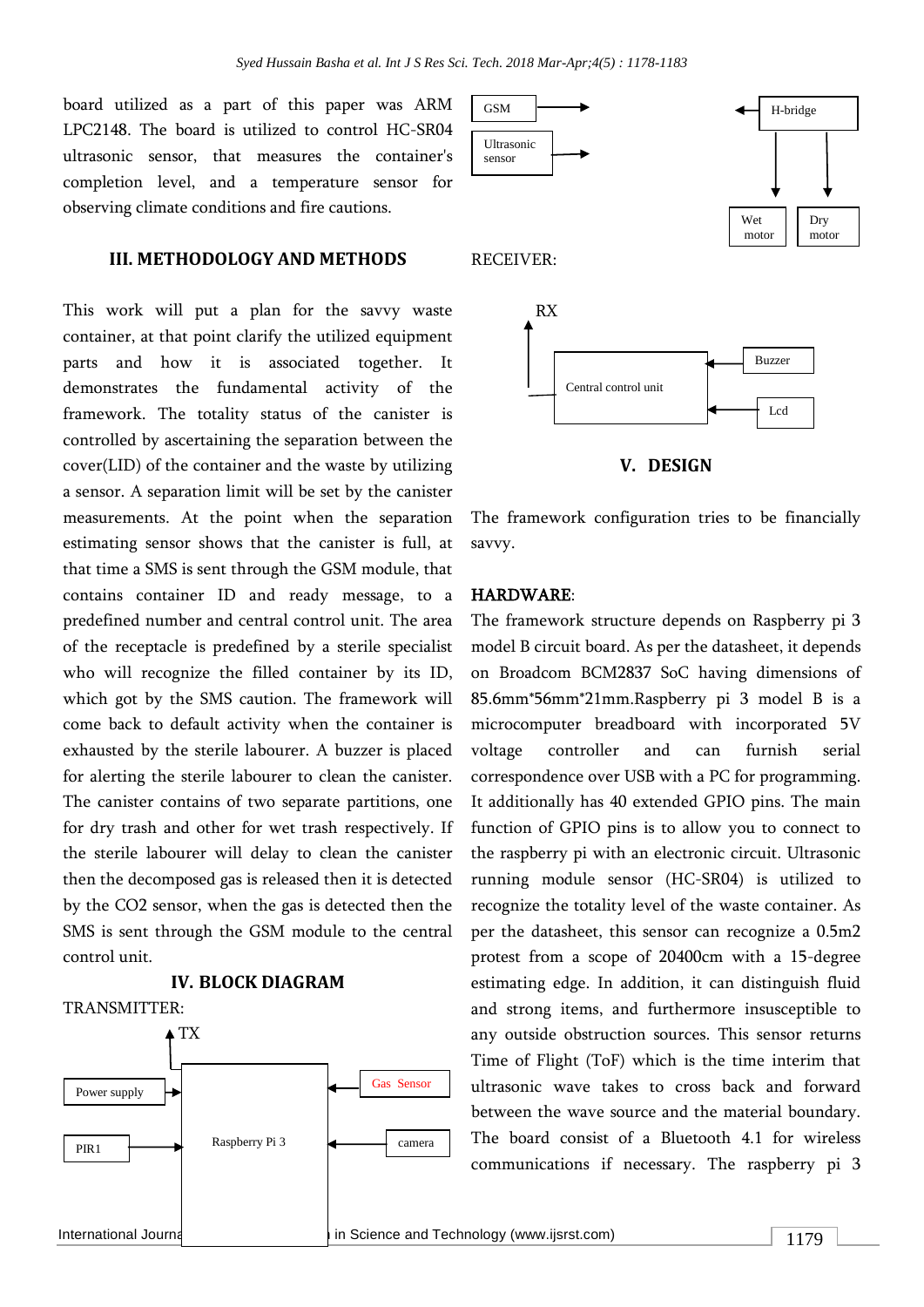model B does not contain any hard disk for that case we are using a micro SD slot is placed for temporary usage. There a DSI display port. The raspberry pi 3 model B has 4 USB ports allowing you connect it to external devices such as keyboard, mouse and so on. There is an Ethernet port that means it uses to connect internet with a wire. A HDMI port is available to connect our raspberry pi board to any screen to see and hear.







#### Figure 2

#### A. GSM:

GSM was concocted as a phone framework particular to the 900 MHz band, called "The Primary Band". The essential band incorporates two sub groups of 25 MHz each, 890 to 915 MHz and 935 MHz to 960 MHz. GSM-PLMN has allotted 124 duplex bearer frequencies over the accompanying groups of activity. Uplink recurrence band:890 to 915 MHz(MS transmits , BTS gets).

Downlink recurrence band:935 to 960 MHz(BTS transmits ,MS gets).

Bearer dividing :200 KHz.

The structure depends upon GSM module (sim800L) to send SMS totality alerts. As demonstrated by the datasheet, the module can be controlled by sending charges over its 5V serial port.

#### B. SOIL MOISTURE SENSOR:





This sensor is utilized for identifying the wet garbage in the receptacle which was put by the general population in the canister. This sensor get enacts when the fluid substance gets touched to the two conduction materials,When the sensor get actuated then the dc engine which was associated with the canister will turn and the cover will opens for gathering the garbage.

#### C. IR SENSOR:



Figure 4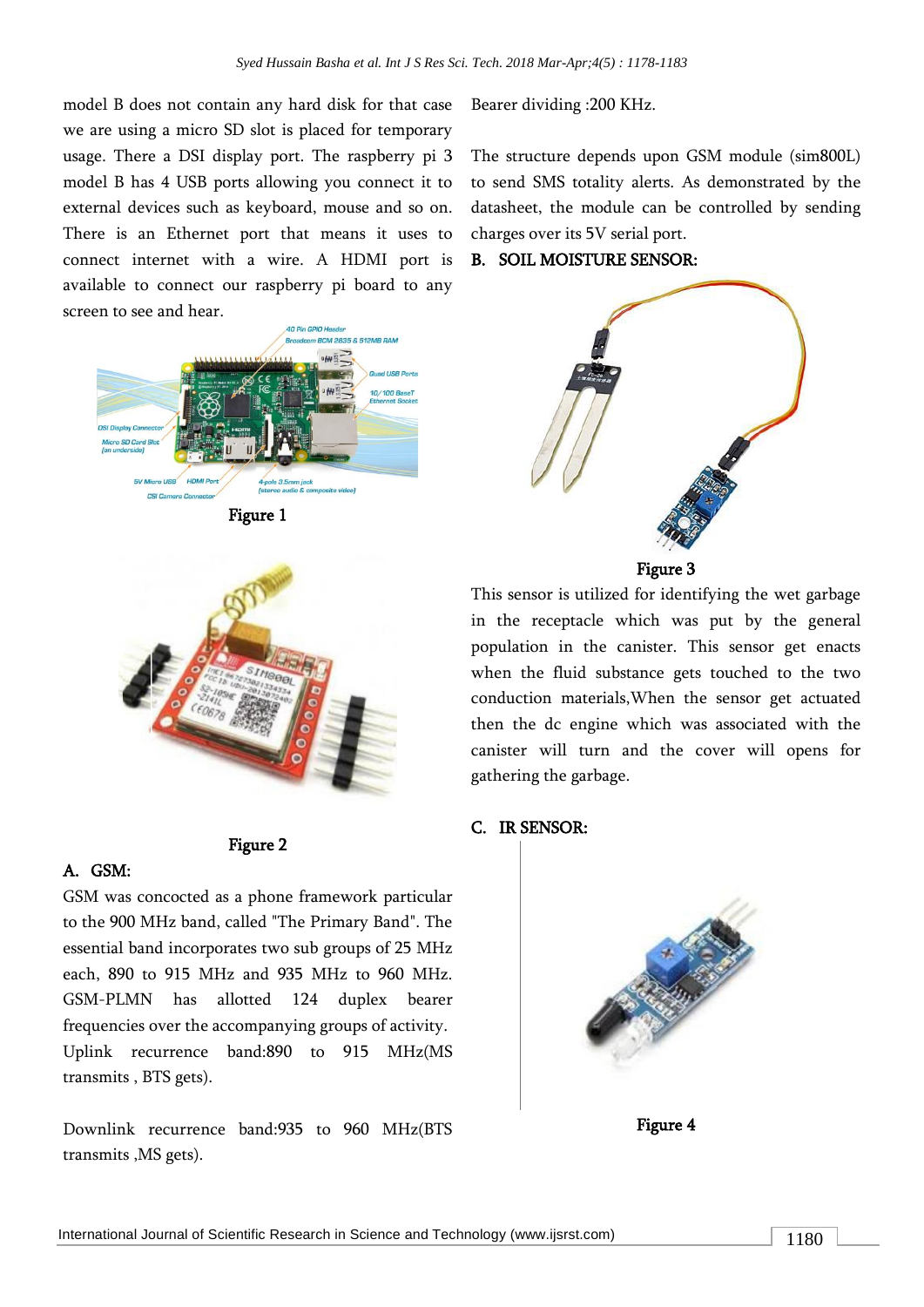.

The IR sensor is utilized for recognizing the dry waste. as carbon monoxide which is let out when the garbage This sensor gets actuated when the general population will put the dry waste in the container then the dry engine associated with the sensor will enacts and cover will opens and the waste is gathered.

At long last this course of action of dry and wet waste partition is indicated independently by utilizing these two sensors.

The Rx reception apparatus of control unit will gets the message which was transmitted by transmitter at raspberry pi 3 demonstrate B circuit and furthermore in the focal control unit we have utilized the Arduino board as beneficiary. The Arduino board is simply put for just collector reason.

# D. PIR SENSOR:

In addition, a PIR development marker (HC-SR501) is used to identify when the garbage canister is being used. As demonstrated by the datasheet, this sensor has a distinguishing extent of 120 degrees inside 7 meters. The utilization event is actuated by the PIR sensor.

Figure PIR sensor is shown below.



Figure 6

#### E. GAS SENSOR:

The gas sensor utilized as a part of this MQ6. This sensor identifies the hazardous poisonous gases susch

is disintegrated .

# Figure Gas sensor(MQ6) is shown below.



Figure 7

# F. ULTRASONIC SENSOR:

Ultrasonic running module sensor (HC-SR04) is used to perceive the totality level of the waste compartment. According to the datasheet, this sensor can perceive a 0.5m2 dissent from an extent of 20400cm with a 15-degree evaluating edge. Moreover, it can recognize liquid and solid things, and besides invulnerable to any outside block sources. This sensor returns Time of Flight (ToF) which is the time interval that ultrasonic wave takes to cross back and forward between the wave source and the material limit.

#### Figure Ultrasonic sensor



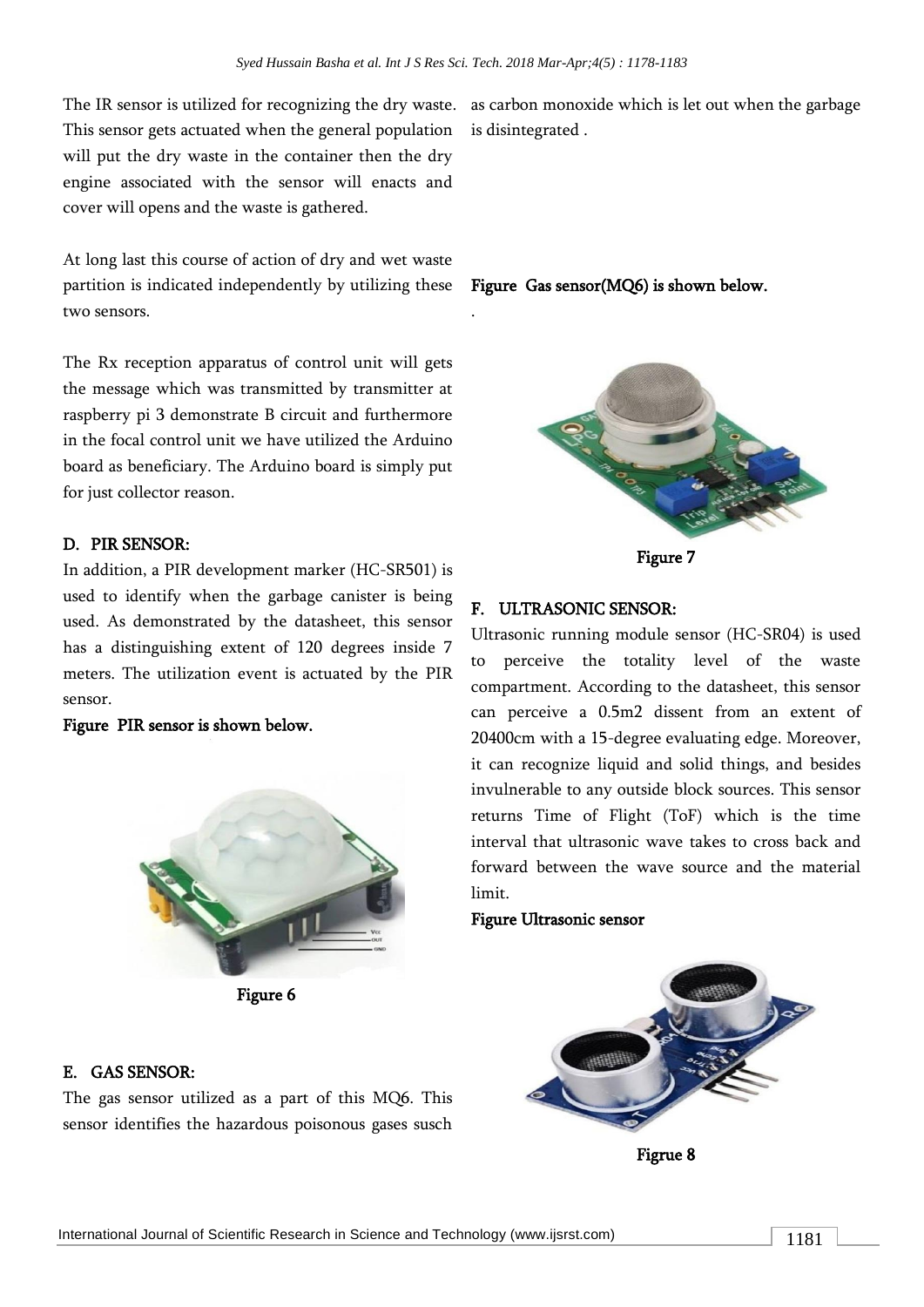We have put a camera for security reason, for example, for burglary occurance and this is set closer to the canister. Here 2 DC engines are utilized for dry and wet waste partition.

# Figure The figure shows the hardware kit of our project.



Figure 9

#### SOFTWARE:

Raspbian is a free working framework in light of Debian streamlined for the Raspberry Pi equipment. A working framework is the arrangement of fundamental projects and utilities that influence your Raspberry Pi to run. In any case, Raspbian gives in excess of an unadulterated OS. The most well known OS for the Rasp Pi is unquestionably Raspbian. A custom rendition of Debian GNU/Linux uncommonly customized for the smaller than expected PC. Linux is decided for gadget programming. Debian is broadly utilized as a part of server frameworks, and it shapes the reason for a few prominent work area circulations, for example, Ubuntu. Raspbian is accessible in two variations: hard buoy and delicate buoy. The distinction between these variations needs to do with how the framework handles gliding point numbers. The hard buoy shape is substantially quicker, so you will probably lean toward it in all cases.

Subsequent to booting, Raspbian naturally begins the raspi-config device that gives you a chance to tweak key settings, for example, the watchword and time zone in a little menu. You'll see no execution issues with customary undertakings, at any rate on the B show with 512MB of RAM. Raspbian is properly viewed as the standard conveyance for the Rasp Pi. On one hand, it encourages a newcomer's initial steps with the small PC, which is the reason it additionally shapes the premise of numerous instructional exercises. Then again, propelled clients who have utilized Debian or one of its subordinates as of now feel good with it.

# **VI. RESULTS**

The system worked as proposed for it to do.we have seen that when the receptacle is full then ultrasonic sensor get distinguishes and sends SMS as "DUSTBIN FULL" through GSM to the enrolled portable number and furthermore when the perilous gas is identified like CO2 then the gas sensor wet identifies and sends SMS as "Unsafe GAS DETECTED " as appeared in figure

|     | 8:16 PM  0.57K/s    Jio 4G 4G VoLT.  Il airt CHIP 62% |               |  |
|-----|-------------------------------------------------------|---------------|--|
|     | $\leq$ +919032565757<br><b>India</b>                  | $\sim$ $\sim$ |  |
|     | SMS/MMS-                                              |               |  |
|     | $[2]$ 25-3 6:46 AM                                    |               |  |
|     | <b>DISTBIN FULL</b>                                   |               |  |
|     | <b>DANGEROUS GAS DETECTED</b>                         |               |  |
|     |                                                       |               |  |
|     |                                                       |               |  |
|     |                                                       |               |  |
|     |                                                       |               |  |
|     |                                                       |               |  |
|     |                                                       |               |  |
|     |                                                       |               |  |
|     |                                                       |               |  |
| $+$ | Text message                                          | $\Box$        |  |
|     |                                                       |               |  |

Figure 10. The above fig shows us the message received from GSM to registered mobile when the caution is detected.

# **VII. CONCLUSION**

We have implemented smart bin for garbage or junk monitoring process. The total process is carried ou the Raspberry pi 3 circuit and done automatically by the